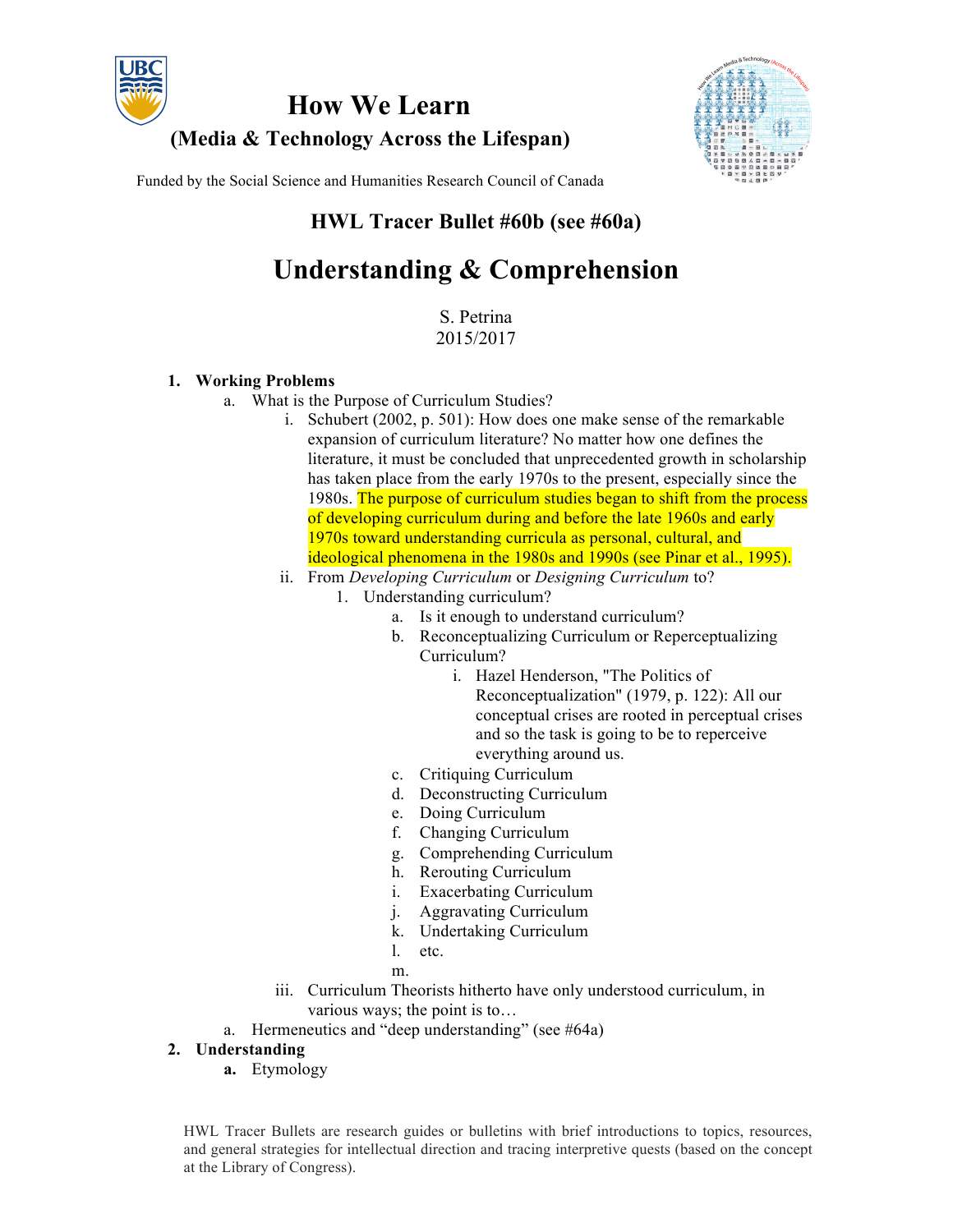i. Greek

*1. ἐπίσταµαι, epistemai*

- ii. German
	- 1. *Verstehen* (Understanding)
	- 2. *Verständnis* (Comprehension)
- iii. Wood (1899, p. 129): G. *verstehen* and E. understand have never been semasiologically explained. And yet the explanation is not far to seek. A term denoting insight, perception, understanding may primarily mean one of several things, the most common of which are: 'sharpness, keenness, acuteness;' 'grasping, comprehension;' 'separating, distinguishing.'
- iv. Hempl (1899, p. 233): This classification seems to me not quite satisfactory. I propose instead: 1. 'separate', '*unterschieden'*, 'distinguish', or 'gather', *'intelligo*', 'understand'. 2. 'grasp', *'begreifen'*, 'perceive'. 3. 'take in', 'devour', 'swallow (gullibly)'.
	- 1. In this I do not agree with Prof. Wood. German verstehen and English understand are cases of class x, not of class 2, and so is Greek *ἐπίσταµαι*. OE. understandan was originally simply ' to stand between,' and so ' to keep apart,' 'to separate,' and it, like Latin *distinguo*, German *unterscheiden*, etc., got the figurative meaning 'distinguish', 'make out', 'understand', 'know how (to)' (and in German, *unterstehen* passed on to 'undertake (to),' 'presume (to)'). But the same is true of German *verstehen*, OE. *forstandan*. These originally meant 'to stand in front of,' 'to keep off (from some one else),' 'to separate,' and hence 'to distinguish,' 'to make out,' 'to understand.'
- v. Wood (1900, pp. 14, 15): Prof. Hempl's class 2. 'grasp,' *'begreifen*,' 'perceive' [why not 'comprehend' rather than 'perceive'?]
	- 1. Let us once more examine understand, *verstehen*, *ἐπίσταµαι*. For OE. understandan Prof. Hempl assumes certain meanings. Now an assumption is all right provided we have nothing better. But since any given signification may develop in innumerable ways, we can never be sure of a conclusion drawn from an assumption. I agree with Prof. Hempl— or rather he agrees with me— in seeing in E. understand the primary meaning 'separate'.
	- 2. *ἐπίσταµαι,* 'fix one's mind upon, believe, be confident of, know, understand,' etc. In the face of such evidence there need be no doubt as to the primary meaning of *ἐπίσταµαι*. The development of the meaning 'turn one's attention to, give heed to' to 'perceive, understand' is a common one. Compare Lat. *animadverto* 'pay attention to, attend to, regard, observe, perceive, understand;' (*animum*) *attendo* 'give heed to, consider;'
- b. Conceptual History
	- i. Dilthey
		- *1. Verstehen*
			- a. Re-enactment of the author ("re-experiencing [*Nachfühlen*] of alien states of mind")
				- i. Dilthey, "Rise of Hermeneutics" (1900/1972, p. 232): "We must therefore call Understanding [*Verstehen*] that process by which we intuit, behind the sign given to our senses, that psychic reality of which it is the expression."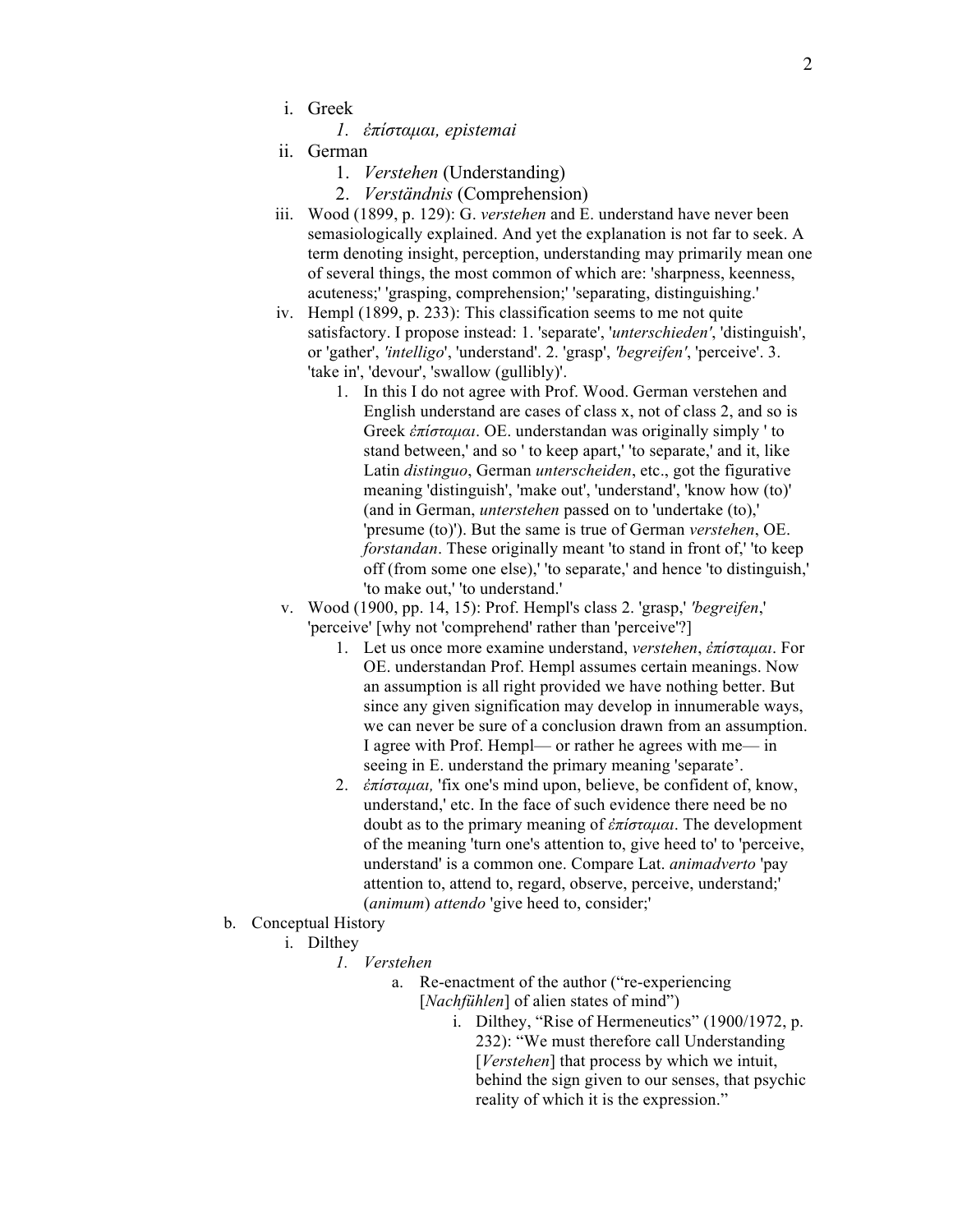- ii. "Such understanding ranges from the comprehension of the babblings of children to *Hamlet* or the *Critique of Pure Reason*. From stones and marble, musical notes, gestures, words and letters, from actions, economic decrees and constitutions, the same human spirit addresses us and demands interpretation."
- iii. Tapper (1925, p. 347): Dilthey's definition of verstehen is little illuminating. Verstehen is the process in which we recognize in concrete symbols given from without something inward, something psychic. What is more essential, is the statement that we can analyze the process of understanding only in the process of production. In other words, to understand the author of any literary document we must know how he [she or they] produced it. This was Schleiermacher's position and Dilthey accepts it.
- b. "Deep understanding" (van Manen, 1975, p. 6)
- c. "capacity to grasp the inner realities of the human world... the operation in which the mind grasps the mind (*Geist*) of the other person."
	- i. van Manen (1977, pp. 214-215): Understanding involves the capacity to grasp the inner realities of the human world—empathy. In ordinary English, we speak of an "understanding look" which suggests more than mere objective knowledge. In Dilthey's terms, we understand ourselves and others only in re-experiencing, by inserting our own experienced life into every form of expression of our own and others' lives. Understanding is reserved to designate the operation in which the mind grasps the mind (*Geist*) of the other person. It is not a purely cognitive operation of the mind at all, but that special moment when life understands life. We explain by means of purely intellectual processes, but we understand by means of the combined activity of all the mental powers in apprehending. Practical understanding, in Dilthey's sense, is situated in the study of three types of human expressions: linguistic expressions, nonverbal expressions such as gesticulations, and actions
- ii. Piaget, *To Understand is to Invent* (1948/1974):
	- 1. to understand is to discover, or reconstruct by rediscovery, and such conditions must be complied with if in the future individuals are to be formed who are capable of production and creativity and not simply repetition. (p. 20)
- iii. What does understanding mean?
	- 1. Figuring out
	- 2. Grasping meaning
	- 3. Grasping together (see Comprehension)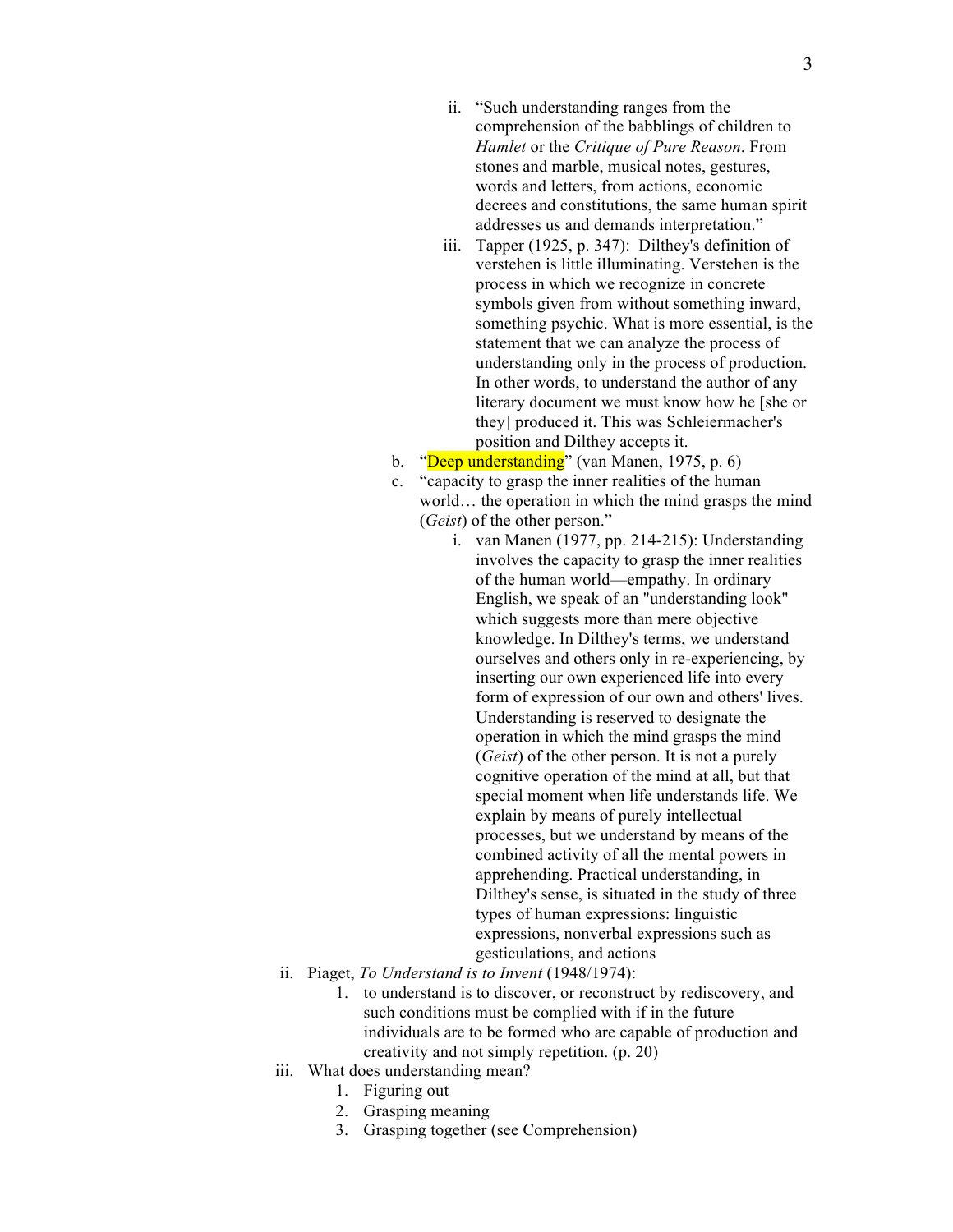- a. Putting together
- 4. Taking apart
- iv. Figuring out
	- 1. Watson-Franke et al., (1975, p. 258): Gadamer's (1972:246) illuminating discussion of this situation makes use of the German verstehen and derived and related expressions. In English the expression "to figure out" seems best suited to bringing out this meaning of understanding. One can "figure out" the meaning of a text or the way to assemble a machine. The term itself tells us what is happening: we attempt to bring the figure (*Figur*, *Gestalt*) out of the context in which it has been hidden from us. We look for its form, and we could go so far as to say that we are looking for its formula. We reflect upon our activity, and the relationship we are thus building up between the phenomenon (the text, the machine) and ourselves finds expression in the questions we ask about this process.
- v. Cooper (1994, p. 5): Understanding involves grasping together (comprehending) and seeing together ('syn-optic') the state of affairs or the truth or whatever in all its significant connections.

#### **3. Signification**

a. Signification refers to "production of meaning" or "meaning already produced"

# **4. Meaning**

- a. This "means that"
	- i. Extensionality (to things, other words, etc.)
	- ii. Intensionality (to exclude substitution of other meanings)
		- 1. Different meanings infer or refer to different things
- b. What does meaning mean? What is meaning?
	- i. Definition
		- 1. "ostensive definition" or "consensual definition" i.e., demonstration
	- ii. Relations
		- 1. "relation between the image and the object"
		- 2. "relation of the symbol to other symbols"
		- 3. "stable relationships between the maker and the object made"
		- 4. "fixation in language of the reflection of objective reality"
		- 5. "representational mediation"
	- iii. Reference
	- iv. Possibility
		- 1. the "possibility or verification" (e.g., demonstration, exemplification, test, etc.) or possibility of intersubjectivity or possibility of resonance

#### **c. Representation**

- i. Conveying something about the object, actors, action, culture, phenomena, or data, etc.
- ii. TBA

# **5. Self-Interpretation & Self-Understanding**

a. Mink (1972, pp. 742, 743): Can we understand a text better than its author did? Can a text contain more than its author intended?... Texts belong to discourse and are subject to "direct" interpretation; actions (other than utterances) are identifiable only under descriptions and are therefore only indirectly interpretable. Essentially historical descriptions are unavailable in principle to agents as such. In this respect an agent's self-interpretation is significantly unlike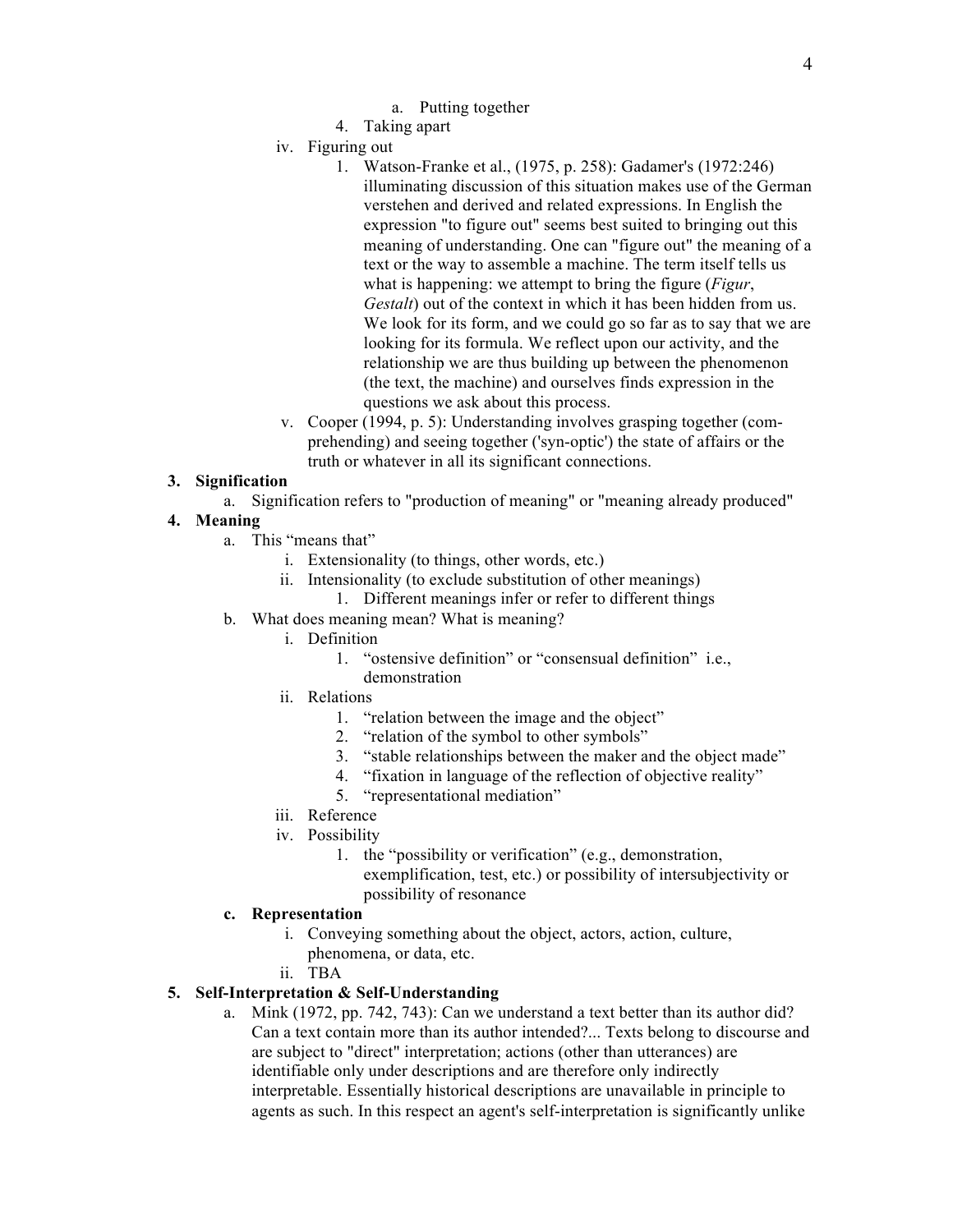an author's intention, and a historical interpretation is significantly unlike an agent's self-interpretation.

#### **6. Signification & Designification**

- a. Signification refers to "production of meaning" or "meaning already produced" b. TBA
- **7. Meaning & Semantics**
	- a. This "means that"
		- i. Extensionality (to things, other words, etc.)
		- ii. Intensionality (to exclude substitution of other meanings)
			- 1. Different meanings infer or refer to different things
	- b. What does meaning mean? What is meaning?
		- i. Definition
			- 1. "ostensive definition" or "consensual definition" i.e., demonstration
			- ii. Relations
				- 1. "relation between the image and the object"
				- 2. "relation of the symbol to other symbols"
				- 3. "stable relationships between the maker and the object made"
				- 4. "fixation in language of the reflection of objective reality"
				- 5. "representational mediation"
		- iii. Reference
		- iv. Possibility
			- 1. the "possibility or verification" (e.g., demonstration, exemplification, test, etc.) or possibility of intersubjectivity or possibility of resonance
	- c. Meaning-making
	- d. Sense-making
	- e. Truth-making
	- **f. Semantics**
		- i. Breal (1893, p. 27): Semantics, or the science of meanings.
			- 1. (p. 17): the history of words, the development of meanings.
			- 2. Bryant (1945, p. 564): When the term semantics was introduced in 1897 [1893] by Michel Bréal, the author of that significant work *Essai de Semantique*, a comprehensive treatment of the subject of word meanings (at that time limited to historical etymology), he could have had no knowledge of the many and varied interpretations and applications it would assume today.
		- ii. Linman (1894): the doctrine of the principles that underlie the processes of development of the meanings of words may be called semantics or semasiology.
		- iii. Wheeler (1902, p. 513): The doctrine of historical word-meanings; the systematic discussion of the history and development of changes in the meanings of words.
		- iv. Hayakawa (1945, p. 116): (1) The branch of historical linguistic study that deals systematically with the changes in the meanings of words, as the lexicographer understands 'meaning'; semasiology. (2) The study of human responses to linguistic (and other) symbols; the study of human behavior with, and under the stimulus of, symbols, including the linguistic; significs.
		- v. Hayakawa (1947-1953, p. 367): The study of the relation between words and things, later extended into the study of the relations between language, thought and behavior, that is, how human action is influenced by words, whether spoken by others or to oneself in thought; signifies.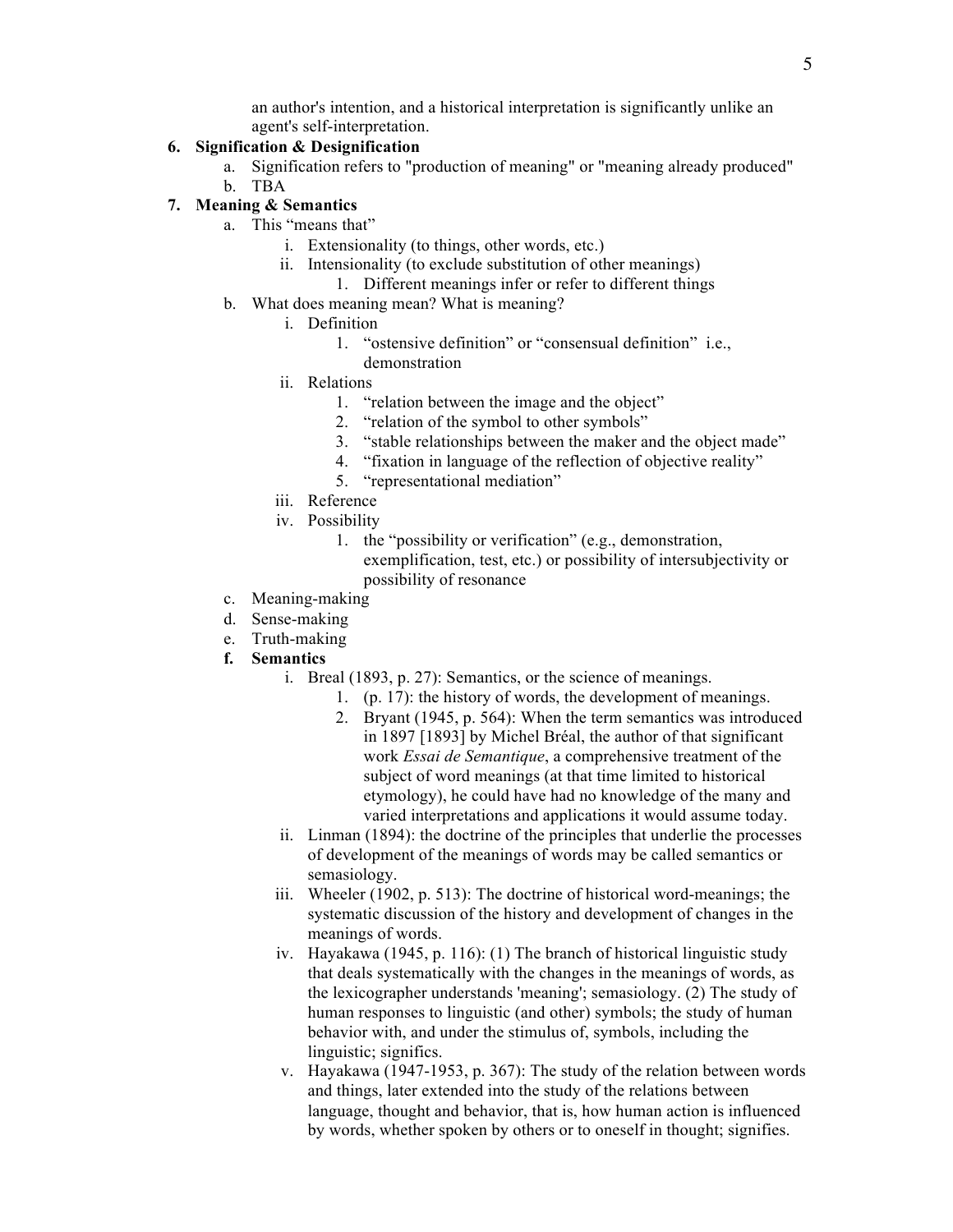The word was originally used to mean (2) in philology, the historical study of changes in the meaning of words; semasiology.

- vi. Koebner (1953, p. 131): The word semantics is said to have three important meanings. It denotes first, 'the study of the laws and conditions under which signs and symbols including words may be said to be meaningful.'
- vii.

# **1. Comprehending and Comprehension**

- a. Etymology and Semasiology
	- i. Latin
		- *1. Comprehendere*
		- 2. Clausson (2007, p. 113): *comprehend* derives from the Latin *comprehendere*, to grasp mentally, from *com*, together in mind, mentally + *prehendere*, to seize, to grasp. That which is comprehensible is that which can be seized or grasped (touched) immediately as one would grasp an object with one's hand. For Lawrence, true understanding is not mental, which is a mediated understanding, but is as immediate as the touch of a grasped object to the hand, the object and the hand in direct contact, with no middle term, no mediation, between them.
		- 3. Robinson (2004, p. 391): when an English-speaking person decides whether to say "I grasp your meaning" or "I comprehend your meaning," he or she will probably weigh the greater vividness and figurative force of grasp against the more abstract, formal tone of *comprehend*. To a Roman, however, comprehend would have been just as vivid and metaphorical, for the base verb *hender*e meant "seize, grasp," while *pre*- meant "from in front" and *com*- meant "all around". The Latin verb *comprehendere* (whence we get *comprehend*) meant "to seize from in front and all around."
	- ii. *Dictionary of Untranslatables* (2014, p. 90):
		- 1. *begreifen* has to be reserved for *comprehendere*, that is, for a mode of knowledge that makes use of an intuition "*per apprehensionem*" (Wiener Logik, in RT: Ak., 24:845). The detour through Latin is revealing: the idea of *apprehensio*—that is, grasping or capturing—naturally leads Kant to *begreifen*, which contains this idea in its etymology (*greifen*). To be sure, *konzipieren*, which is derived from the Latin *capere*, also includes the idea of capture, but the etymology is blurred, and the determination of *begreifen* passes precisely through a new translation or a new Latin equivalent, *comprehendere*, in which the meaning of prehension, of taking in hand, is more clearly heard.
		- 2. (p. 91): The act of prehension and grasping expressed by the verb *comprehendere* (and the noun *comprehensio*) is discernible in all uses of the term that include sensorial apprehension (e.g., Cicero, *De legibus*, 1.30) and all of the levels of taking possession intellectually: thus discourse is imprinted on the mind of the orator because he has first "grasped" the ideas that he will develop by means of images that remind him of them (Cicero, *De oratore*,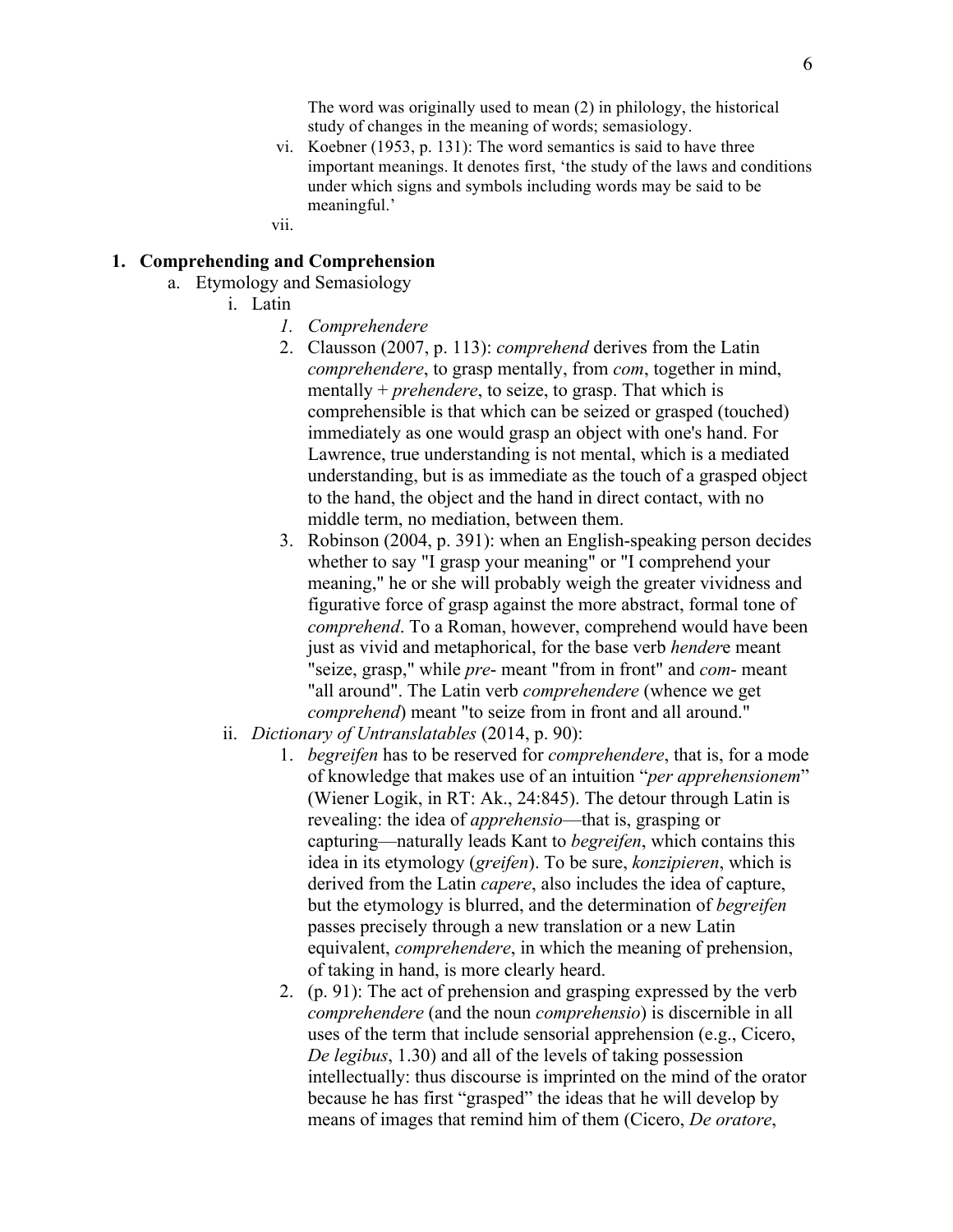2.359). The words themselves "enclose" the thought that they have "grasped" (*De oratore*, 1.70), just as the oratorical period "includes" and "circumscribes" the thought (*Brutus*, 34). All of these possible translations of *comprehendere* allow us to glimpse the richness of the term that Cicero chose to render the Stoic *katalêpsis*: other terms were acceptable, which the Stoic in the dialogue *De finibus* (3.17) gives as equivalents of *katalêpsis*: *cognitio* and *perceptio*.

#### b. **Conceptual History**

- i. Hegel, *Lectures on the History of Philosophy* (1816/1892, p. xvi): Denn bei Gedanken, besonders bei spekulativen, heißt Verstehen ganz etwas anderes als nur den grammatischen Sinn der Worte fassen und sie in sich zwar hinein-, aber nur bis in die Region des Vorstellens aufnehmen.
	- 1. For in thought, and particularly in speculative thought, comprehension means something quite different from understanding the grammatical sense of the words alone, and also from understanding them in the region of ordinary conception only.
- ii. Wittgenstein, *Philosophical Investigations* (1953/1999, p. 70, sec. 525-533) (Trans. W. H. Brenner):
	- 1. Our word *understanding* covers a family of cases. We speak of understanding not only sentences, but also pictures, diagrams, themes in music, people, and cultures. And there is variety within each case as well. For example:
		- a. We speak of understanding a sentence in the sense in which it can be replaced by another which, says the same; but also in the sense in which it cannot be replaced by any other. (Any more than one musical theme can be replaced by another.) (sec. 531)
	- 2. Then shall we say that "understanding'' has two different meanings here? No. For we want to apply the word to both, want to say that these diverse uses make up and characterize the concept of understanding (sec. 532). "But in the second case, how can one explain the expression, transmit one's comprehension?'' (sec. 533 ). Ask yourself how one leads anyone to comprehend a poem or a musical theme. The answer to this [i.e., comprehension as a movement of thought] tells us how meaning is explained here.
	- 3. (1986) (Trans. G. E. M. Anscombe)
		- a. 531. We speak of understanding a sentence in the sense in which it can be replaced by another which says the same; but also in the sense in which it cannot be replaced by any other. (Any more than one musical theme can be replaced by another.) In the one case the thought in the sentence is something common to different sentences; in the other, something that is expressed only by these words in these positions. 5 (Understanding a poem.)
		- b. 532. Then has "understanding" two different meanings here?— I would rather say that these kinds of use of "understanding" make up its meaning, make up my concept of understanding. For I want to apply the word "understanding" to all this.
		- c. 533. But in the second case how can one explain the expression, transmit one's comprehension? Ask yourself: How does one lead anyone to comprehension of a poem or of a theme? The answer to this tells us how meaning is explained here.